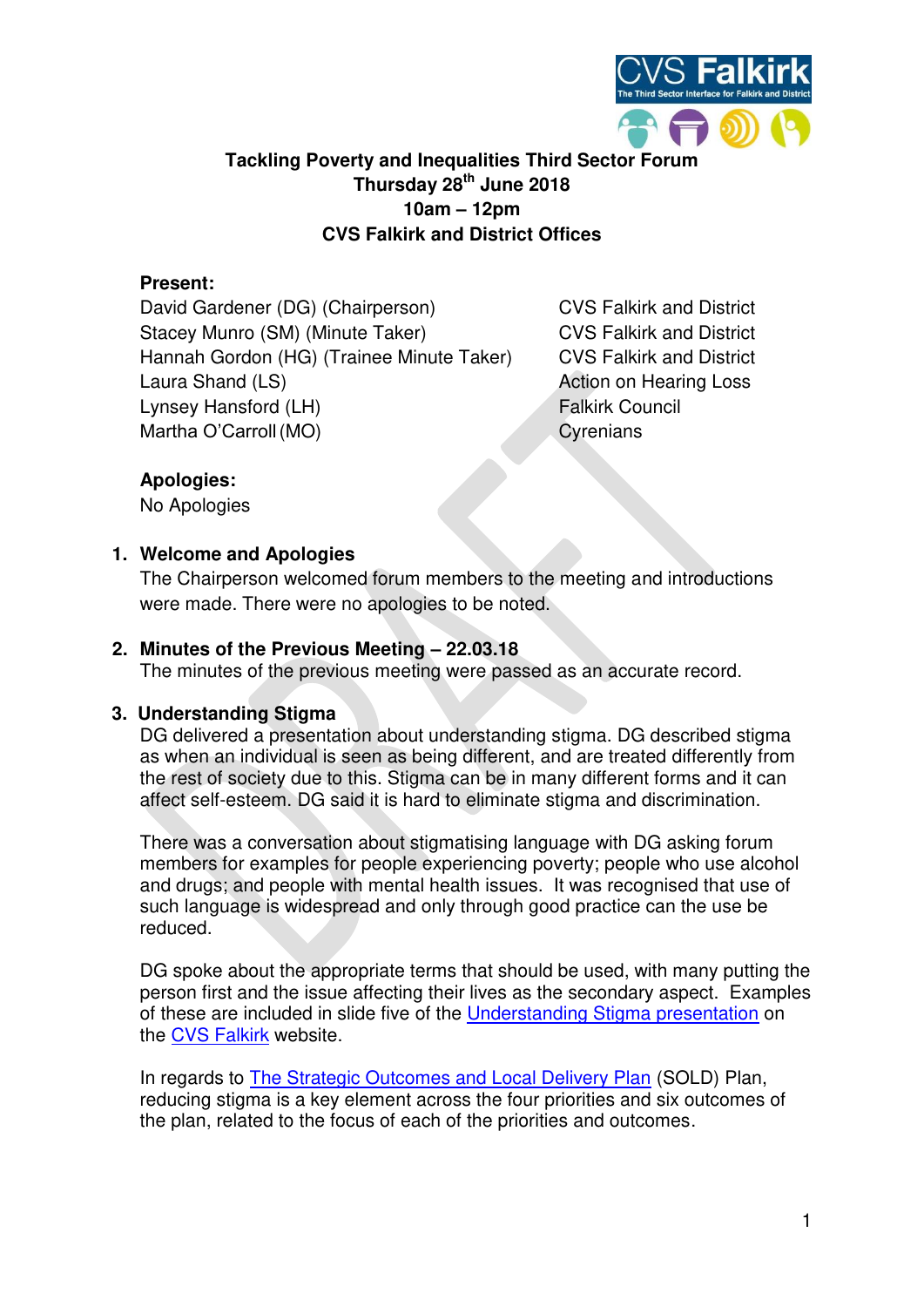

Co-ordinating the work being done across the SOLD delivery groups to reduce stigma is currently being co-ordinated by the Delivery Co-ordinators and Evidence Support Group (DCG-ESG). This group brings together the coordinators of each of the SOLD priorities and outcomes to discuss cross-cutting issues, including stigma. DG is the third sector representative on the group.

MO stated that she works with people with convictions and terminology is always changing. It was recognised by forum members that this can be a challenge in many areas of work, but colleagues within their organisations helped them stay up-to-date.

For further information, please see the [Understanding Stigma presentation](https://www.cvsfalkirk.org.uk/wp-content/uploads/2018/07/Understanding-Stigma-28.06.18.pdf) on the [CVS Falkirk](https://www.cvsfalkirk.org.uk/voice-of-the-sector/tackling-poverty-forum/) website.

### **4. Falkirk Holiday Club Funding**

DG informed the forum of the Falkirk Holiday Club funding as the Falkirk Council are trying to tackle child hunger over the school breaks, Falkirk Council have also put in an application form to get funding to do this for another three years and they are trying to get money extended to next year.

Falkirk Council CLD and Trussell Trust are making food parcels over the summer and including what people need. There are cooking classes being held for families receiving the boxes based around what is in the box and how to make the food in the box last seven – ten days.

Falkirk Community Trust are involved in doing summer programmes and are opening these to children from deprived backgrounds and they provided breakfast and lunch to the children, children helping themselves to the food, so no child is subject to being stigmatised. If there is any food left at the end of the day, staff often give this to the children to take home. The Trust staff have also provided specialist equipment to children if they haven't arrived properly prepared.

If anybody wants further information, please contact David Gardener by phone: 01324 692010 or email davd@cvsfalkirk.org.uk

# **5. Third Sector Partner Updates**

# **5.1 Lynsey Hansford – Falkirk Council**

LH informed the forum of the Tackling Inequalities and Improving Outcomes pilot project which started in March and the funding for the project finishes next March. Falkirk Council is trying to replicate a criminal justice service for men of all different varieties and all contacts are an improvement for the project. LH informed the forum that Nicola-Jane Stewart will be attending the Safer Communities Forum on Wednesday  $18<sup>th</sup>$  July to provide information on the project. There have been a lot of caseloads put in to the project but when it started there was nothing. The project has been rolled out in 13 different local authorities.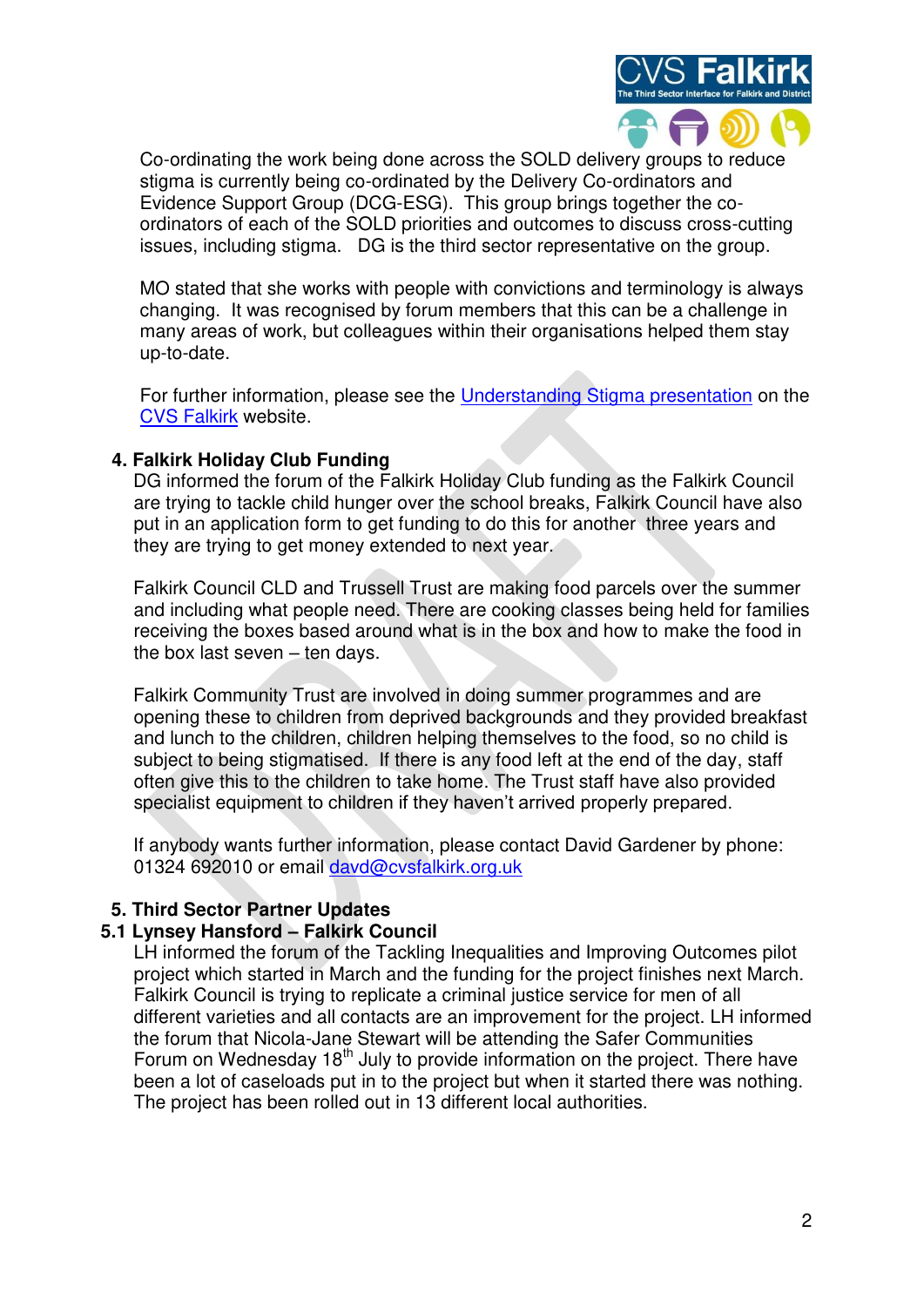

## **5.2 Martha O'Carroll – Cyrenians**

MO informed the forum they have secured funding regarding the lighthouse project working with people in criminal justice to create employment roles. MO also informed the forum that they are currently doing fundraising and asking people for donations as they are looking for a mechanism for the floral clock located in Dollar Park.

### **5.3 Laura Shand – Action on Hearing Loss**

LS works with three of her colleagues covering the Scotland area and funding is secured until 2020. The welfare rights service took of quickly and it helps people who may be deaf so the service is providing support. There are drop-in sessions between 12pm – 3pm every Wednesday at the Forth Valley Sensory Centre (FVSC) and there is also the opportunity for home visits for anyone looking for support that is part of the British Sign Language (BSL) Community. There are bulk of enquiries for help with Disability Living Allowance and Personal Indepence Payment applications.

### **6. Update from Fairer Falkirk Partnership**

Fairer Falkirk Partnership is the community planning group focusing on poverty. Iyke Ikegwuonu, a Corporate Policy Officer with Falkirk Council with a remit for Poverty is currently working to rewrite the Falkirk Poverty Strategy and at the next meeting the group will look at the draft. In the public version of the City of Glasgow Poverty Strategy, the word poverty is not used. DG is going to raise this for discussion at the next partnership meeting.

# **7. Update from CVS Falkirk**

### **7.1 Save The Date: Older People's Day 2018**

In partnership with Solicitors for Older People Scotland, CVS Falkirk is delighted to announce that our Older People's Day event will be returning in 2018 on Tuesday 2<sup>nd</sup> October.

This year, CVS Falkirk is holding the event at Falkirk Town Hall, with space for a huge variety of information stalls and activities for older people, their families and carers.

If your organisation offers activities, support or information for older people in the Falkirk area and would like to book a space at Older People's Day 2018, please contact Laura Jamieson by phone: 01324 692003, or email: [laura@cvsfalkirk.org.uk](mailto:laura@cvsfalkirk.org.uk) 

### **7.2 Celebrating the Impact of Falkirk's Third Sector**

CVS Falkirk is committed to celebrating the impact the third sector has in Falkirk, showing the economic and social impact of the sector.

The 2018 impact survey will be open to all third sector organisations operating in the Falkirk Council area, and continuing the work carried out since 2015. The survey will be available through SurveyMonkey, or in hard copy, in June, with the final report available in September.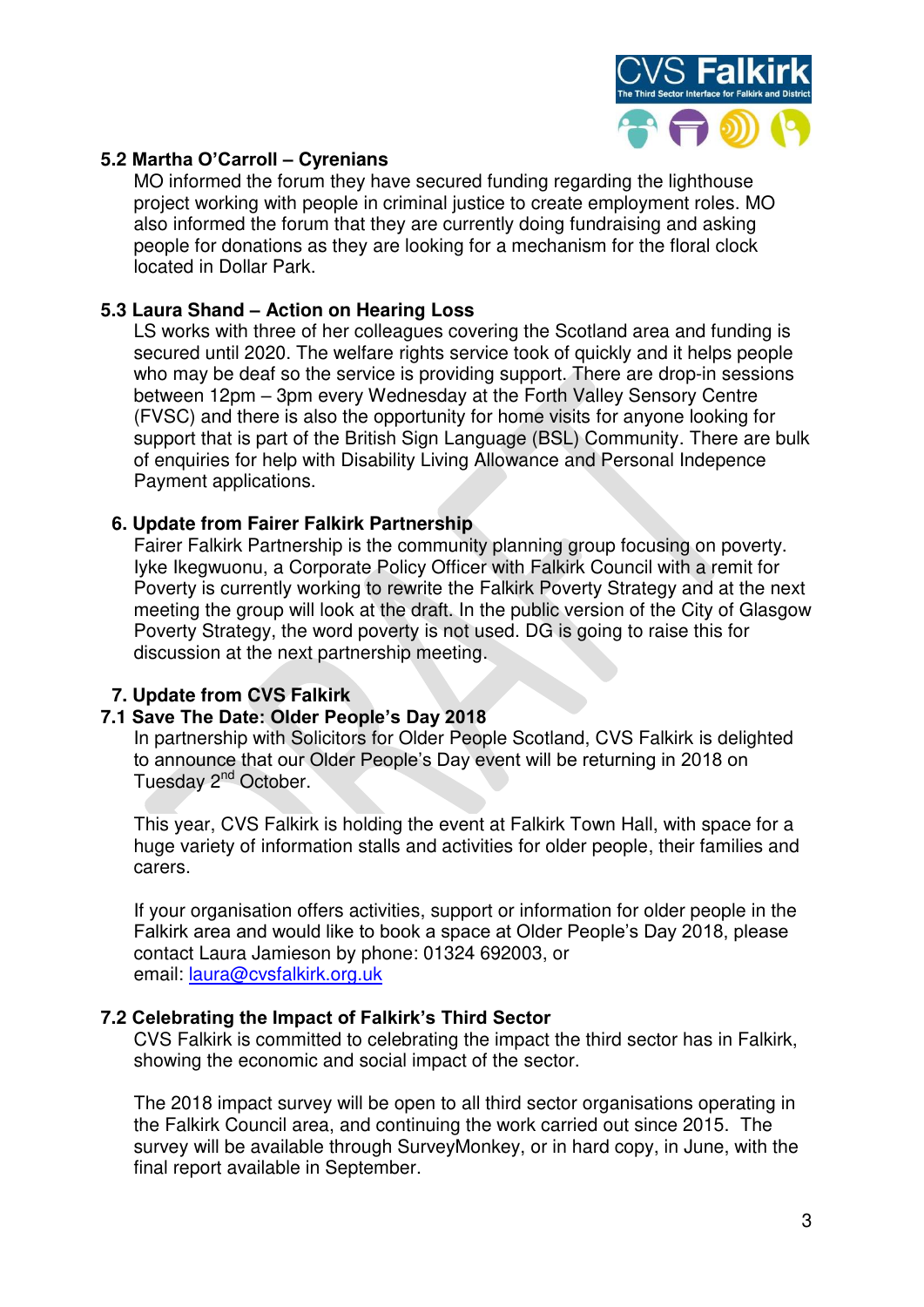

The results of the 2017 research can be accessed on the [CVS Falkirk](http://www.cvsfalkirk.org.uk/wp-content/uploads/2015/08/Third-Sector-Impact-Report-2017.pdf) website.

For further information, please contact David Gardener by phone: 01324 692010, or email: [david@cvsfalkirk.org.uk](mailto:david@cvsfalkirk.org.uk)

# **7.3 Save the Date: Mental Health and Wellbeing Services Commissioning Event**

Falkirk Health and Social Care Partnership (HSCP) are reviewing strategic commissioning arrangements for all non-statutory mental health services, and invite providers of mental health services and their partners to attend an event on Tuesday 4<sup>th</sup> September.

They aim to develop a strategic commissioning plan which is evidence-based, coherent and sustainable to deliver services which meet the needs of the people of Falkirk.

An event programme, timings and location will be confirmed shortly. The aim of the event is to ensure that the expertise from within services forms a core part of the commissioning strategy, as feedback and learning from services is essential.

An initial plan on what services are needed within the Falkirk area will be developed at the event.

Places are limited to 2 per organisation or provider, and booking is essential, to ensure all interested parties can be accommodated.

To book your place, or for further information, please contact Falkirk HSCP by email: [integration@falkirk.gov.uk](mailto:integration@falkirk.gov.uk)

### **7.4 Cyrenians Summer Fete**

Cyrenians are holding a Summer Fete at the Walled Garden in Dollar Park, Camelon Road, Falkirk, FK1 5SQ on Saturday 30<sup>th</sup> June, 12pm - 3pm.

there will be live music, food, drinks and plants for sale, along with children's games, face-painting, and a craft demonstration by the Falkirk Floral Art club. Attendees can also learn more about the Arnotdale House development, and view the newly planted floral clock.

The event is free, and open to all.

For further information, please visit the event [Facebook](https://urldefense.proofpoint.com/v2/url?u=https-3A__cvsfalkirk.us3.list-2Dmanage.com_track_click-3Fu-3D3e84ad020ba95c3b6ea2becc1-26id-3D8839e38bf1-26e-3D6bf1774962&d=DwMFaQ&c=euGZstcaTDllvimEN8b7jXrwqOf-v5A_CdpgnVfiiMM&r=TgFyRo-1DWhyKNl-xGJH5hBR_p2xIQumvEM0osJ45TI&m=qMax-UrpriN4PCsrhyEUljHGIT90hMa3Tgl7YcdxElg&s=U--t6KZZuuLl4fx6pUVjLKIm0_I7YnIuw20UABn1Is4&e=) page.

### **7.5 New CEO**

The Board of Directors of CVS Falkirk & District are delighted to announce that Jen Kerr will take up the post of CEO with effect from Monday 16th July 2018.

Jen has most recently been the Service Manager for the third sector interface in Perth & Kinross, and has a wealth of experience in the third sector.